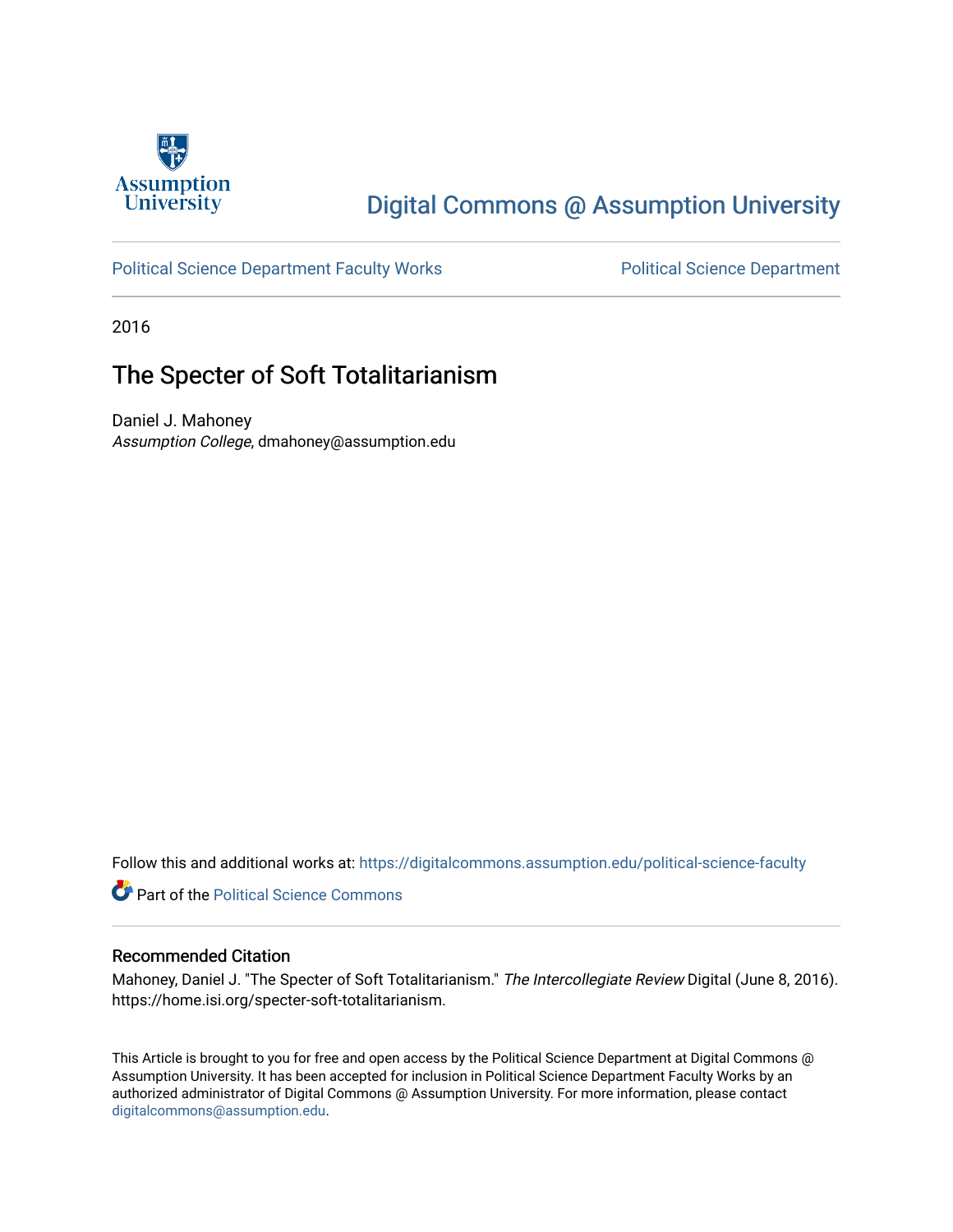A PRINT

# The Specter of Soft Totalitarianism

### *[Daniel J. Mahoney](https://home.isi.org/intercollegiate-review/author/2386)*

[Spring](https://home.isi.org/journal-issue/spring-2016-digital) 2016 - Digital



Alexis de Tocqueville ends his classic work *Democracy in America* (published in two volumes in 1835 and 1840) with an evocative description of a new "species of oppression" that he believed would menace the democracies of the future. This "mild" or "tutelary" despotism would not torture or kill human beings or be despotic in the usual sense of the term. But it would oppress nonetheless, undermining the vitality and self-respect of democratic souls. It would not only be a "soft" or "gentle" despotism (no gulags or political prisons in this horizon); it would be, as the French political philosopher Pierre Manent has suggested, a despotism of the soft, whose pestiferous rules and regulations would aggressively aim to make life both more equal and more humane.

Some have identified Tocqueville's "mild despotism" with the welfare state. But I think that is to misunderstand the great Frenchman's intention. Prudent public provision for the poor, or for those who are old and infirm, or a public system of social insurance to compensate for the vagaries of life, is not necessarily "the road to serfdom." Instead, Tocqueville has something more radical and dangerous in mind. In the name of a more "humane" society, in the name of respect for every human being and every lifestyle (as we say today), democratic man may lose sight of the moral distinctions and the human qualities that allow freedom to flourish. He may identify virtue with softness and lose any sense of the primordial distinction between good and evil. He may come to see the state as a great instrument to flatten distinctions, to equalize all, to bring dignity to the exploited and oppressed (an infinitely flexible category in modern times). Freedom becomes identified with moral relativism and with an indiscriminate egalitarianism. The state becomes the great instrument of social engineering, of a project to create a new man purged of old prejudices (you will have heard resonances of twentieth-century totalitarianism). We have arrived at

**角 June 08, 2016**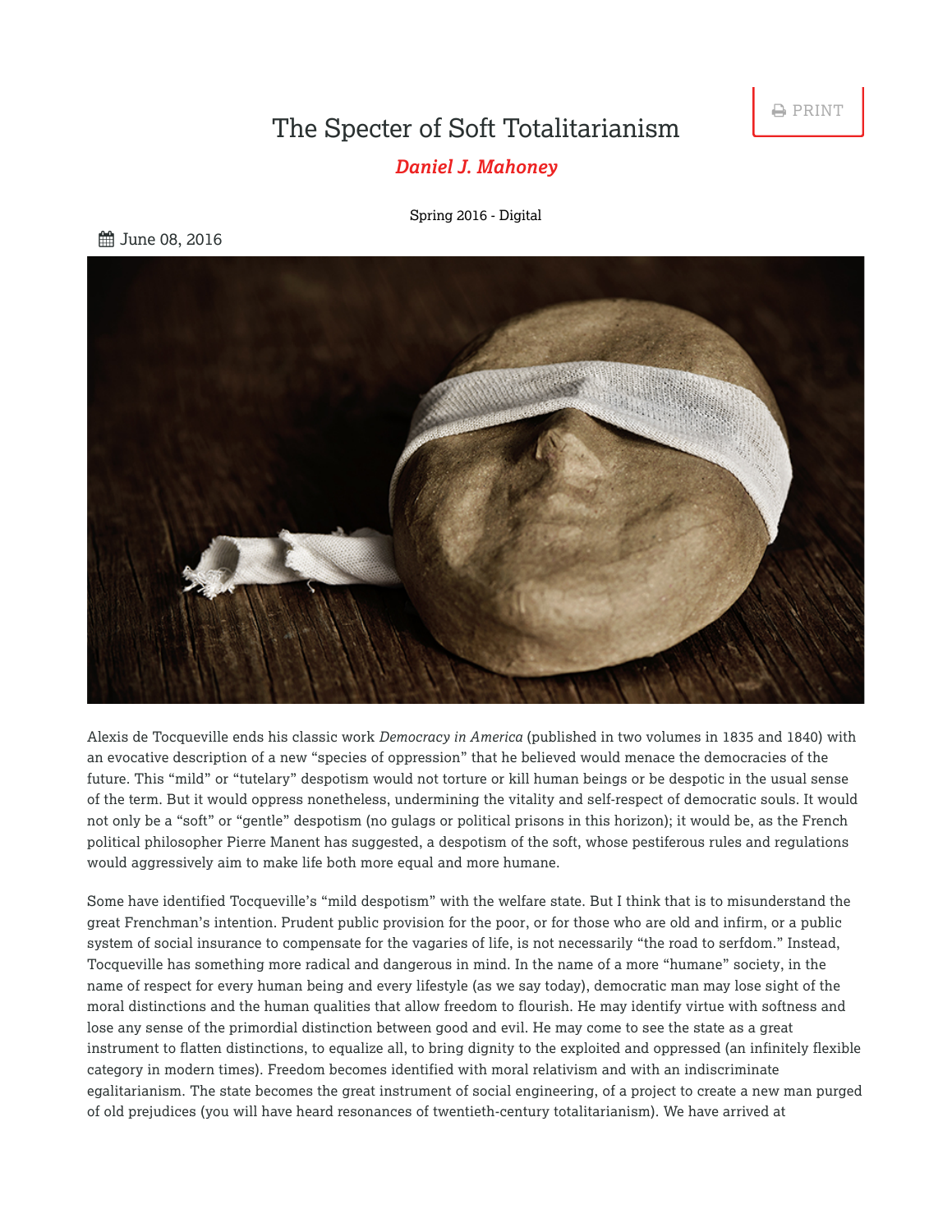Tocqueville's future; his nightmare (*cauchemar*) is increasingly our reality. To put it succinctly: democracy is at risk of becoming a tyrannical project. How are we to save the democratic project, and a true conception of human liberty and dignity that ought to accompany it?

All this is brought out with learning and grace by the Polish philosopher and statesman Ryszard Legutko in his important new book, *The Demon in Democracy: Totalitarian Temptations in Free Societies* (Encounter Books, 2016). Legutko speaks mainly of the European situation, but his analysis is perfectly relevant to nations such as Canada and the United States. As John O'Sullivan points out in his introduction to Legutko's book, it may now be necessary to differentiate two forms of liberal democracy. Liberal democracy in its classic form (the regime praised by Lincoln, FDR, Churchill, and Reagan) is a form of constitutional and majority rule informed by a broadly Judeo-Christian anthropology, or account of human nature. In contrast, liberal-democracy with a hyphen denotes a quasi-tyrannical project to undermine religion, the traditional family, and even a coherent account of human nature (in the world of transgender ideology, human nature has been replaced by a project of radical autonomy that respects no natural limits). Liberal democracy in its original sense did not countenance abortion on demand, same-sex marriage, or any of the myriad rights that are discovered every day (and are ludicrously declared by rogue judges to be required by the constitution of 1787). Liberal-democracy, in O'Sullivan's second sense, has little respect for self-government or the moral traditions of free peoples. Like the totalitarians of old, emancipatory democrats think in terms of "progress" and "reaction" and will not rest content until moral and political opposition to their "liberationist" project is declared both retrograde and unacceptable. Hence the ubiquity of political correctness on our college campuses and the decided turn of the campus left against free speech. There is, as we see, nothing particularly liberal about this contempt for traditional understandings of human liberty and moral virtue.

In his book, Legutko points out that the *Solidarity* movement in Poland did not fight for this second, perverted version of liberal-democracy. This great social movement of the late 1970s and 1980s fought against the totalitarian lie in the name of patriotism and human dignity, nobility and truth. In their view, liberty could not be separated from the moral contents of Western civilization. But Poland now finds itself part of a European project that is coextensive with what Roger Scruton has so suggestively called a "culture of repudiation." Eurocrats and the full range of "progressive" intellectuals paradoxically have the same enemies that the communist totalitarians had: the Church and religion, the nation as a self-governing entity, classical metaphysics, moral conservatism, and the family as it has been understood for two millennia in the Christian West. Liberal-democracy has become an ideology, and an aggressively illiberal one at that.

We see manifestations of the new illiberalism all around us. The new Canadian government of Liberal Prime Minister Justin Trudeau is committed to strengthening "hate laws" in Canada, in defense of the transgendered and other "sexual minorities." If one believes that God created human beings "male" and "female" (in the language of Genesis), or if one denies that human beings can remake themselves at will (a nihilistic premise of twentieth-century totalitarianism, by the way), then one is simply beyond the pale and has no right to think or speak. This is when soft despotism ceases to be so soft. When the U.S. Supreme Court ruled in *Obergefell v. Hodges* that opposition to samesex marriage (or the moral choice-worthiness of homosexuality) can be rooted only in prejudice or irrational animus, it implicitly condemned the great religions of the Western world, as well as the philosophical wisdom and moral reflections of Plato, Aristotle, St. Thomas, Kant, and Burke. The courts have made themselves illiberal instruments of "the culture of repudiation." They have also made themselves very bad moral philosophers who repudiate the very idea of Socratic inquiry into the true and the just. Hiding behind their moralistic dogmatism is an unrelenting and unthinking relativism. Liberal democracy, in their hands, loses its nobility and luster.

We have reached the reductio ad absurdum of the liberal subversion of liberty with the coming of the bathroom wars in North Carolina. In the name of equal dignity and equal respect, the transgendered (whose freely constituted "gender" has no connection with biology or human nature) have the right to use the public restroom of their choice, or so the Department of Justice tells us. The rights of parents and children, or those reasonably concerned with safety and propriety, are dismissed out of hand. The notion of dignity affirmed by Attorney General Loretta Lynch is